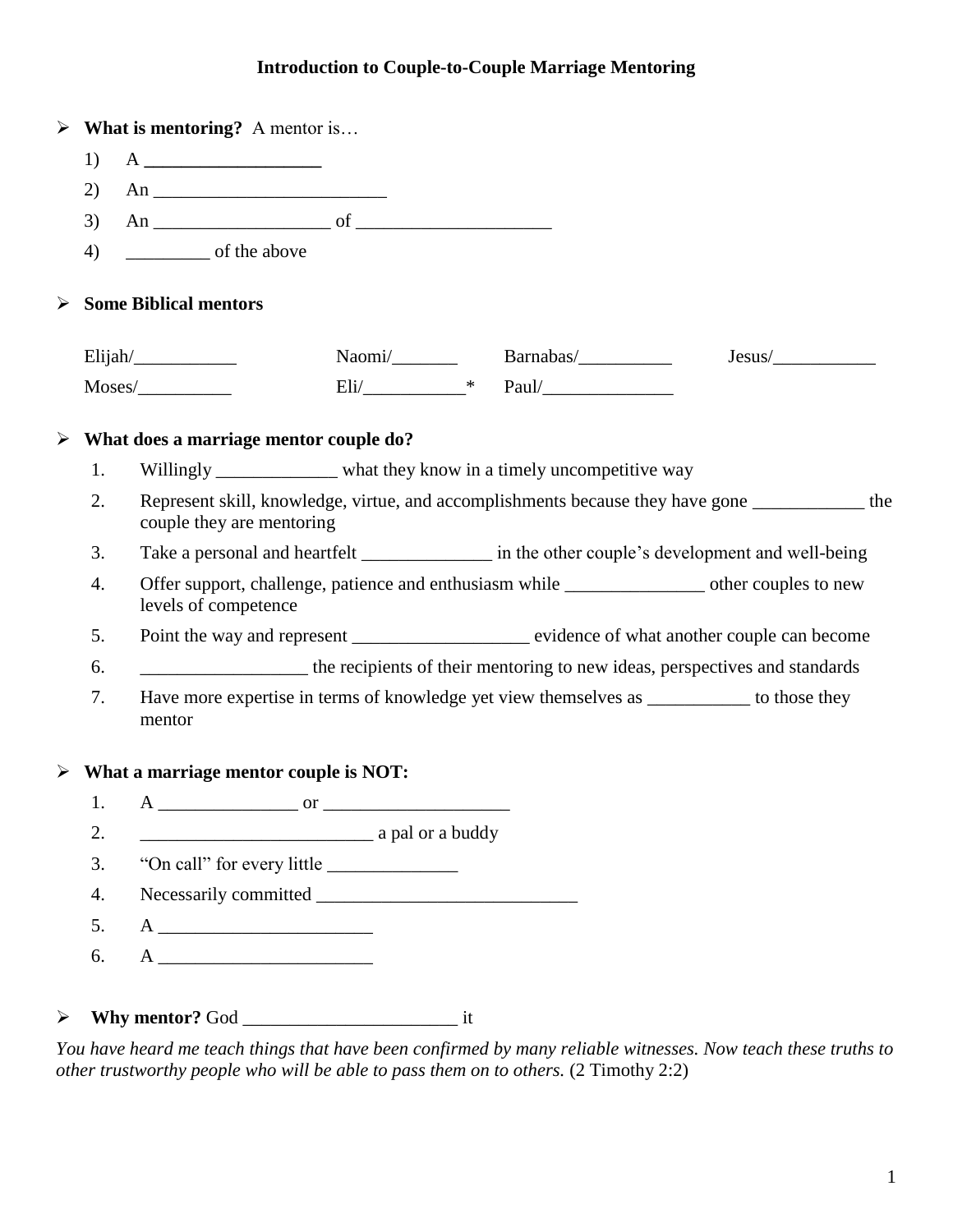## **Couple-to-Couple Marriage Mentoring Definition:**

*A relatively happy, more experienced couple purposefully investing in another couple to effectively navigate a journey that they have already taken.*



\_\_ \_\_\_\_\_\_\_\_\_\_\_\_\_\_\_\_ early treasured memories shared together

- \_\_ Renewed \_\_\_\_\_\_\_\_\_\_\_\_\_\_\_\_\_\_\_\_\_\_ of each other's abilities
- \_\_ More lively conversations generated
- \_\_ Help in learning \_\_\_\_\_\_\_\_\_\_\_\_\_\_\_ about each other
- \_\_ Other \_\_\_\_\_\_\_\_\_\_\_\_\_\_\_\_\_\_\_\_\_\_\_\_\_\_\_\_\_\_\_\_
- Other  $\Box$

## **Two Biblical Examples**

- 1. Aquila & Priscilla with Apollos (Acts 18:24-28)
- 2. Barnabas & John Mark (Acts 15:36-40)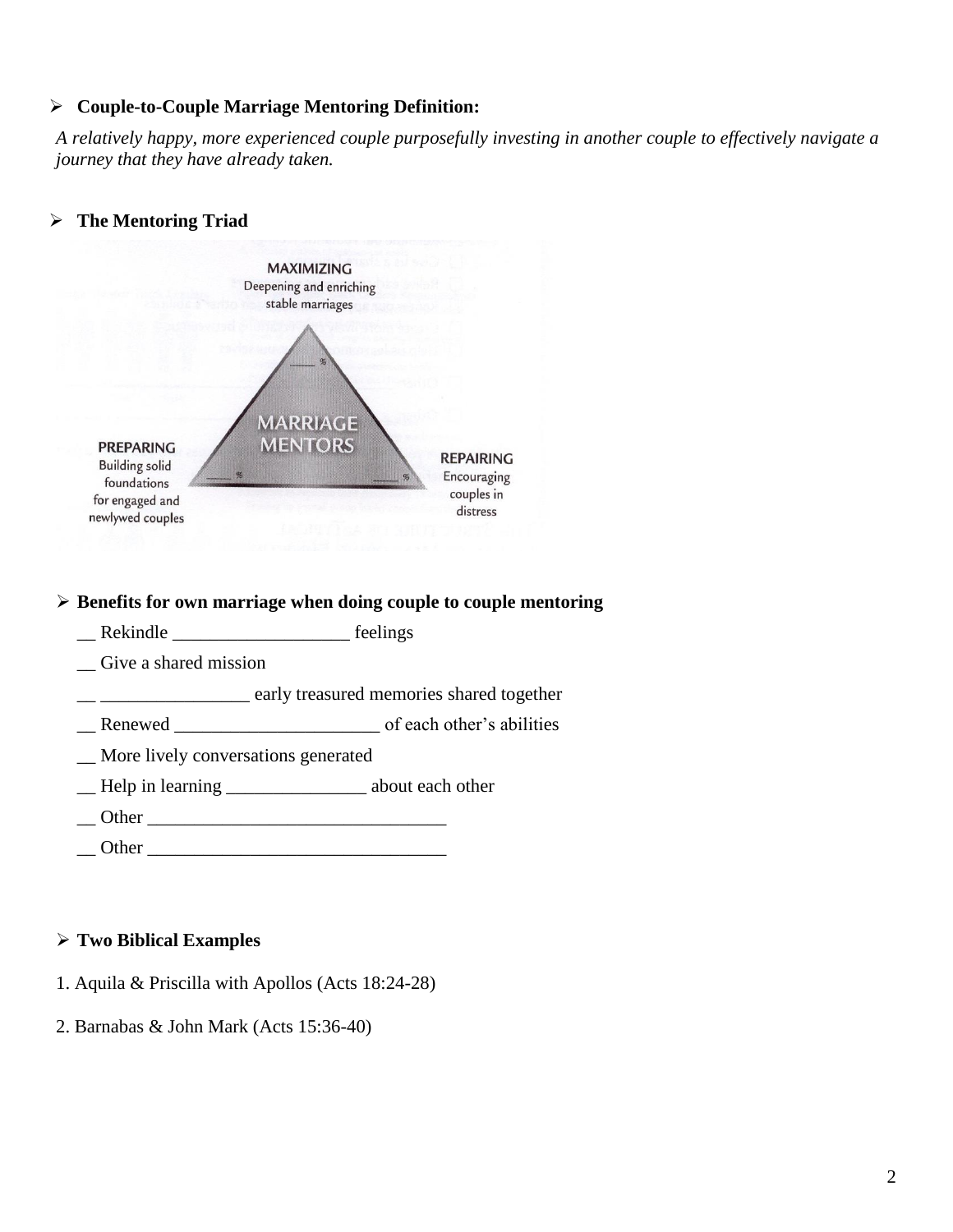## **Mentoring Resources:**

- 1. Drs. Les & Leslie Parrot The Complete Guide to Marriage Mentoring book, leader's guide & workbooks
- 2. Dr. Ed Gray Marriage Mentoring: 12 Conversations (www.12conversations.com)
- 3. Eric & Jennifer Garcia (AMFM) Couple-to-Couple Marriage Mentoring Ministry training program
- 4. Bible book studies or other books
- **Conclusion -** You ARE mentoring we all are, so why not make it intentional and beneficial?

## **Couple Sharing**

- 1. Complete the following sentence as best you can without consulting with your mate.
	- 1) My greatest fear in becoming a Couple to Couple Mentor is …
	- 2) Share with each other
- 2. Our "Marriage Mentors:

Take a few moments with your mate to brainstorm names, and then list those couples (or individuals) below who have had a significant influence on your marriage (parents, relatives, friends, ministers, counselors, teachers, colleagues or others). Next to their names write a single phrase or two that captures how they have positively influenced your marriage:

\_\_\_\_\_\_\_\_\_\_\_\_\_\_\_\_\_\_\_\_ \_\_\_\_\_\_\_\_\_\_\_\_\_\_\_\_\_\_\_\_\_\_\_\_\_\_\_\_\_\_\_\_\_\_\_\_\_\_\_\_\_\_\_\_\_\_\_\_\_\_\_\_\_\_\_\_\_\_\_\_\_\_\_\_\_ \_\_\_\_\_\_\_\_\_\_\_\_\_\_\_\_\_\_\_\_ \_\_\_\_\_\_\_\_\_\_\_\_\_\_\_\_\_\_\_\_\_\_\_\_\_\_\_\_\_\_\_\_\_\_\_\_\_\_\_\_\_\_\_\_\_\_\_\_\_\_\_\_\_\_\_\_\_\_\_\_\_\_\_\_\_

\_\_\_\_\_\_\_\_\_\_\_\_\_\_\_\_\_\_\_\_ \_\_\_\_\_\_\_\_\_\_\_\_\_\_\_\_\_\_\_\_\_\_\_\_\_\_\_\_\_\_\_\_\_\_\_\_\_\_\_\_\_\_\_\_\_\_\_\_\_\_\_\_\_\_\_\_\_\_\_\_\_\_\_\_\_

What can you learn about marriage mentoring from the informal mentoring relationships you and other couples have enjoyed? What did these people do for you specifically that you'd like to do for others?